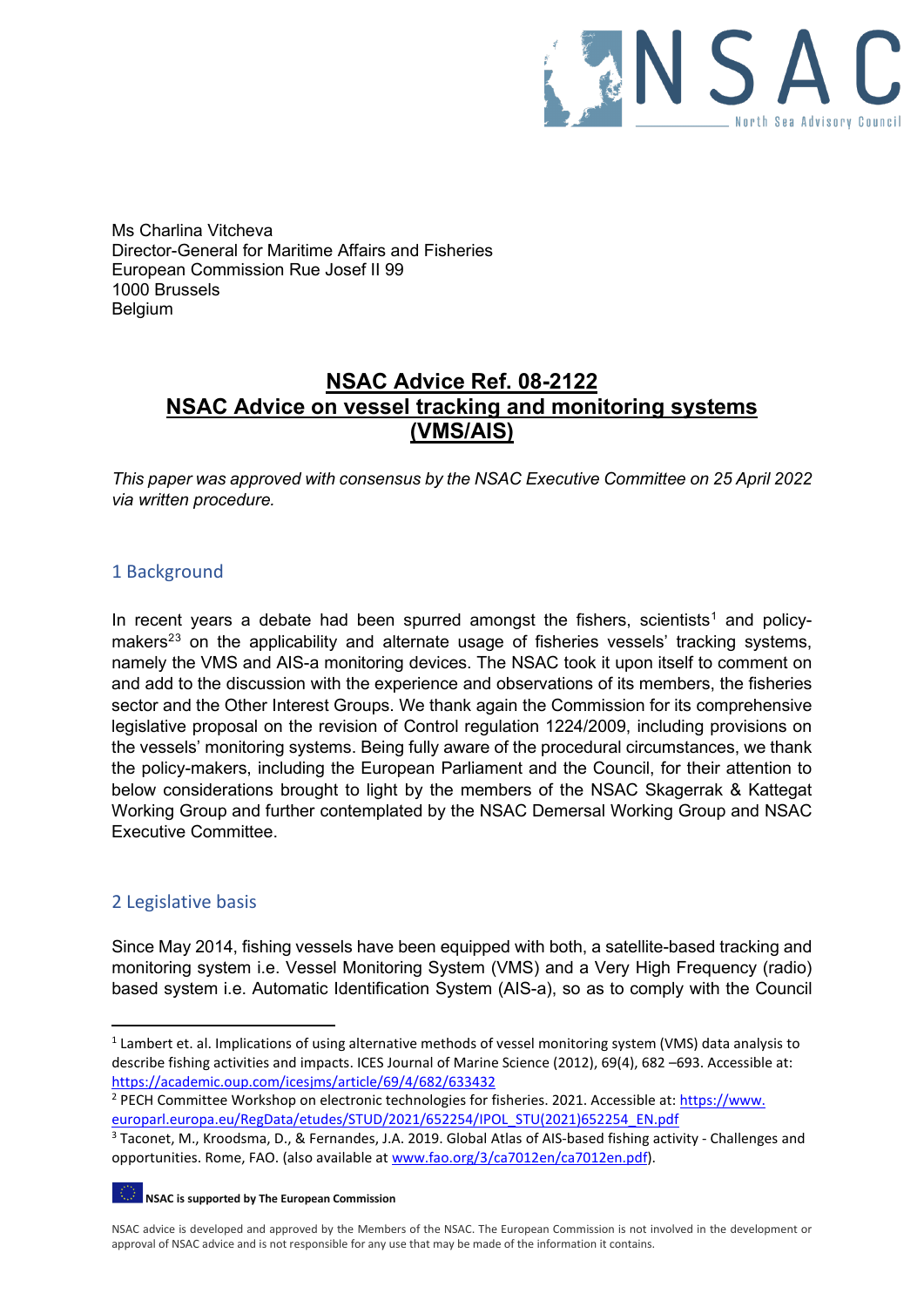

regulation 1224/2009[4](#page-1-0) establishing a Community control system for ensuring compliance with the rules of the common fisheries policy, and meeting performance standards of the International Maritime Organisation (IMO, chapter V, Regulation 19, section 2.4.5 of the 1974 SOLAS Convention<sup>[5](#page-1-1)</sup>). Both systems deliver data about the vessel's identity, type, geographical position, speed, and course, but meet different goals in relation to international maritime law on vessel safety and the EU CFP control and enforcement.

The AIS-a was designed to increase maritime safety and as a tool to reduce vessel collision and is required for vessels over a certain size by international law and some smaller vessels according to certain national regulations. AIS emits a public signal which is electronically exchanged with other nearby ships and authorities, and it cannot be turned off unless there is a legitimate reason (such as operating in areas with high levels of piracy). The VMS is a fisheries management system (control feature) regulated at the EU and national level. The VMS is considered the standard monitoring tool in accordance with the general provisions regarding Vessel Monitoring Systems in Article 9 of the Control regulation (Council regulation 1224/2009). The provisions state that Member States shall operate a satellite-based vessel monitoring system for effective monitoring of fishing activities of the fishing vessels flying their flag wherever those vessels may be and of fishing activities in the Member States' waters.

In order to comply with the IMO SOLAS Convention for the safety of life at sea, the Control regulation1224/2009 includes a provision on integration of AIS-a system for vessels of 15 metres of length or larger, in addition to the satellite-based VMS. AIS-a and VMS are two distinct but complementary systems that could be used together.

### 3 General considerations

### 3.1 Technical considerations

Under the upcoming Control Regulation, all fishing vessels above 15 m should have both systems installed. At national level, however, fisheries authorities are only using VMS as the fisheries monitoring equipment in relation to the control regulation. If an inspector identifies an infringement by a vessel thanks to the information in the AIS signal, this information does not have any legal validity and public officials cannot initiate any infringement on the basis of this AIS signal.

In recent years the fishers observed that the AIS has proven an accurate fisheries management tool. Whereas VMS sends data in longer intervals (once or twice per hour), AIS can transmit position regularly in short (2 second  $-$  3 minute<sup>[6](#page-1-2)</sup>) intervals. There is however no legislation that regulates the technical specifications for AIS for fisheries purposes: what type of AIS system should a specific fishing vessel have installed, the frequency for the signal to be transmitted, etc.

<span id="page-1-0"></span><sup>&</sup>lt;sup>4</sup> https://eur-lex.europa.eu/legal-content/EN/TXT/PDF/?uri=CELEX:32009R1224&from=EN<br><sup>5</sup> http://library.arcticportal.org/1696/1/SOLAS consolidated edition2004.pdf<br><sup>6</sup> https://www.researchgate.net/publication/338178405 Glob

<span id="page-1-1"></span>

<span id="page-1-2"></span>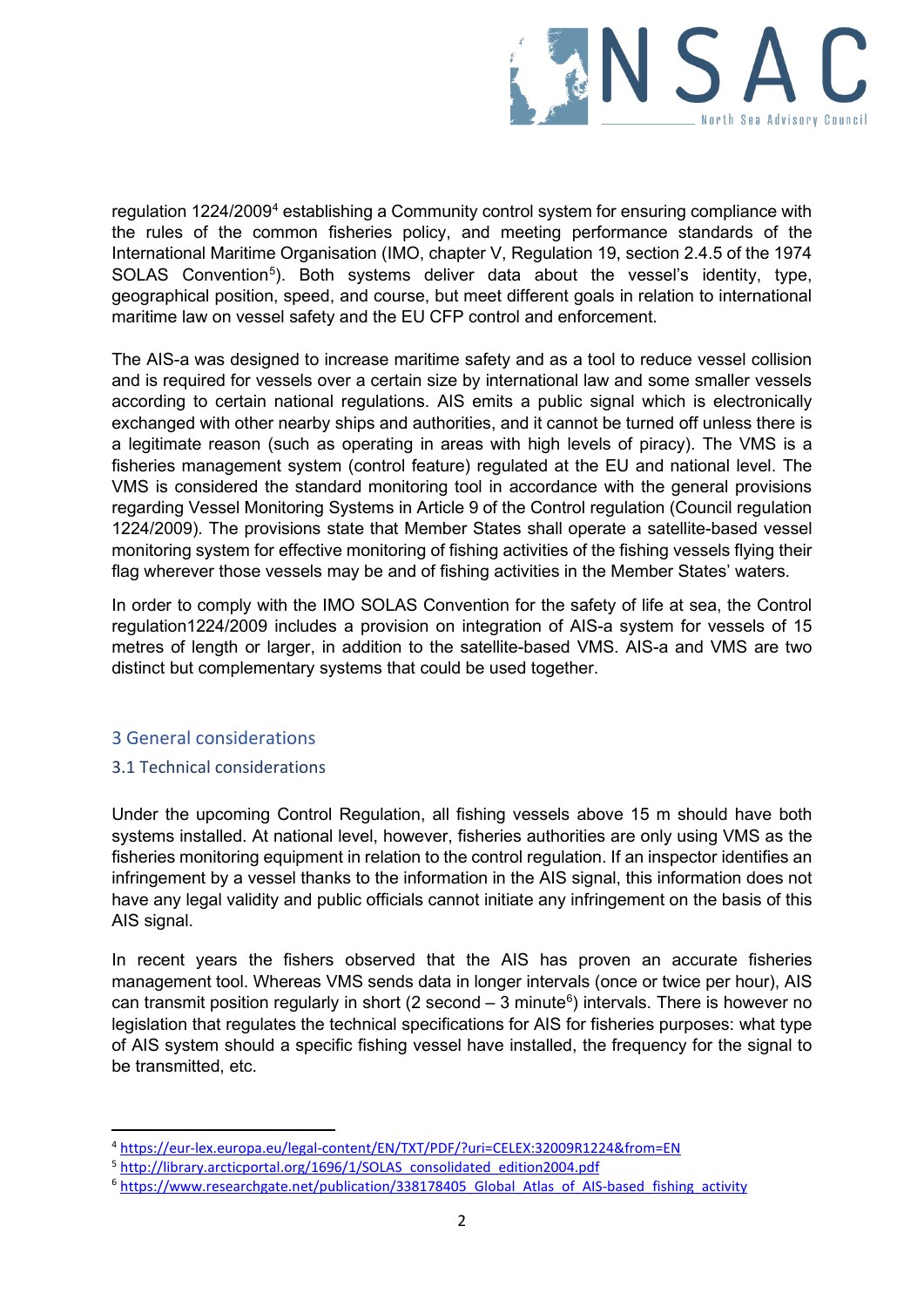

The current EU technical specifications for the satellite-based VMS allow for a position error of 500 meters, which is mis-adapted to the most recent global navigational satellite system's (GNSS) capacity with a standard position error of less than 50 meters. Ensuring the use of AIS-a signal for fisheries management purposes could help overcome these problems. National authorities should start cross-checking AIS-a and VMS signals.

### 3.2 Financial considerations

Apart from the apparent technical elements, there is also a financial element, which should be considered when it comes to promoting AIS-a as an official fisheries monitoring tool in the EU. According to EU legislation, a fishing vessel is prohibited to leave port if VMS is not functioning. In many cases fishers have been financially compromised by non-functioning VMS. In addition, the AIS as an open-source technology is available to all seafarers cost-free after its initial installation fee. There is a significant difference in the price structure of the two systems. Costs related to transmission of data through VMS is imposed on the user through a subscription. Costs increase at more frequent usage of the system in marine protected areas. The AIS, on the other hand, does only incur costs upon acquisition, after which it is free to use without additional charges. Economic support for the installation and transmission of VMS data should be promoted through the EMFAF.

It is a common assumption that the AIS-a is less consistent, and does not provide world-wide coverage due to the use of VHF, which in some case does not cover all positions at sea. In fact, AIS-a can and often does use satellites when transmitting data to land. In practice this means that AIS-a can meet the necessary requirements in the control regulation as a reliable and solid means of a vessel monitoring system, as stated in Article 9 of the 1224/2009 Control regulation.

# 4 Advice

Given the above observations and the experience of the NSAC members, the NSAC calls upon the Commission, The Council of the EU and the European Parliament to include AIS-a in the revision of Control Regulation, Article 9, as complementary fisheries management tool to VMS. We recommend the following:

- Ensure that AIS-a data provides a reliable source of information. In the context of recent revision of Control Regulation, the EU should allow MS to develop the necessary technical specifications to ensure that AIS-a could be used by a MS as a system that provides reliable and solid data for fisheries, as stated in Article 9 of the 2009 Regulation.
- Given the high-technological developments of global navigational satellite system, the EU should adapt the current vessel monitoring systems' technical specificities (i.e. emission time) to the maximum available capability of the data collecting and